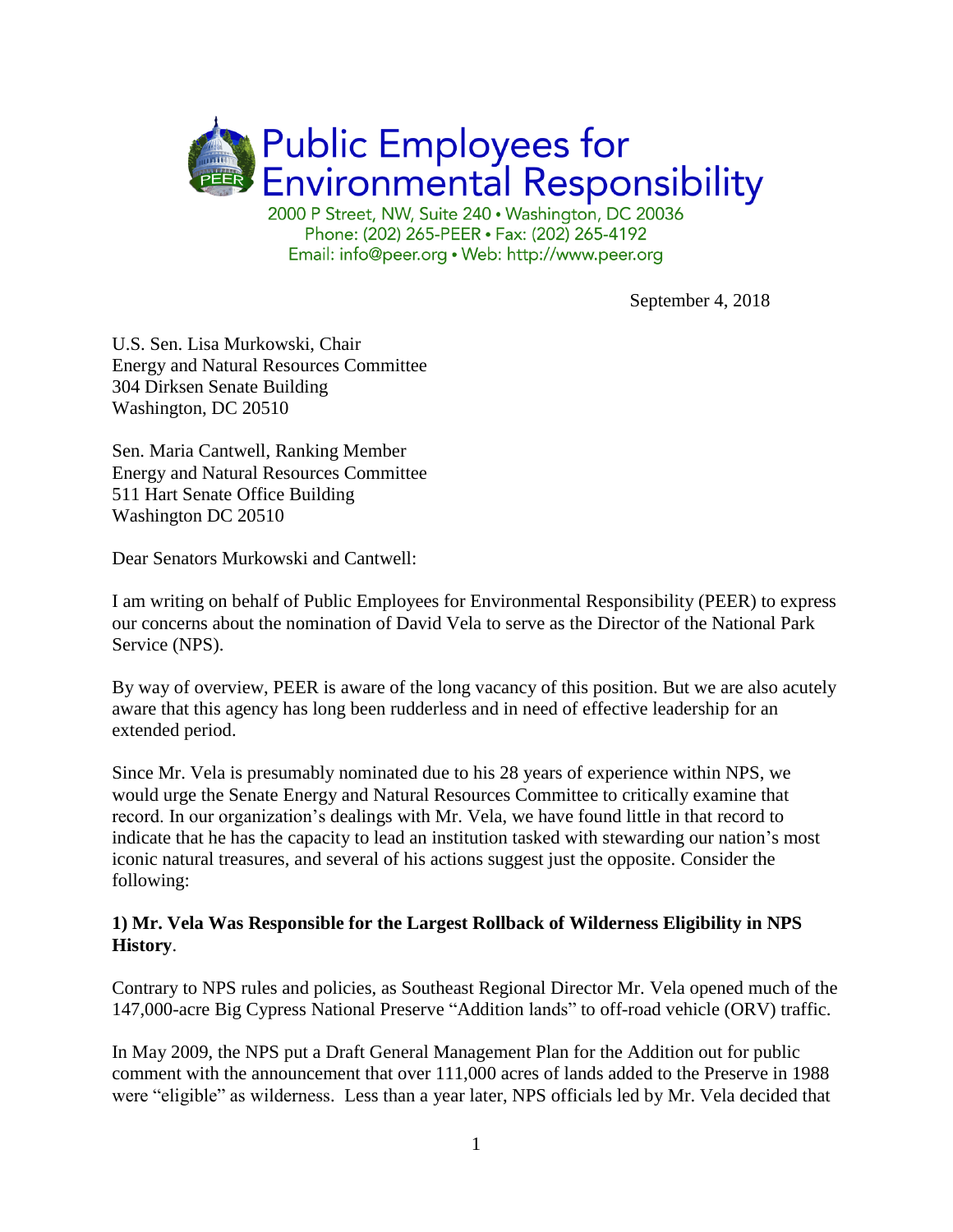40,000 of those wilderness acres should instead be open to motorized recreation, which is prohibited by law in designated wilderness.

To accomplish this, Mr. Vela first asked then-Director Jon Jarvis to waive national Management Policies requiring that wilderness eligible lands be managed so as not to forfeit future designation as wilderness, according to documents PEER obtained through a Freedom of Information Act (FOIA) lawsuit. When Mr. Jarvis refused to grant the waiver, Mr. Vela ordered a very quick reassessment of the wilderness character of the target lands which –

- Was done without public notice or participation. Mr. Vela later claimed the quickie 2010 reassessment was just a continuation of the previous 2006 assessment which found the lands to have wilderness character;
- Expanded 25-fold the non-wilderness corridors surrounding every trail, canal or road. Increasing the buffer from .01 miles to .25 miles on both sides of every trail accommodates large vehicles going off-trail and gouging large ruts through the swampy Big Cypress Preserve; and
- Applied a never-before-used criterion in violation of Wilderness Act precepts and agency policy. The new 13-page reassessment supposedly was done not from the vantage of a "common visitor" but from the eyes of a "manager;" previous assessments were conducted by NPS managers but from the vantage of a common visitor, according to Wilderness Act standards.

In short, Mr. Vela crudely gamed the process through an under the table maneuver to reach a pre-determined result. These events raise serious concerns about the integrity of Park Service decision-making under the tenure of a Director Vela.

Mr. Vela's record also bodes ill for the protection of wilderness and backcountry in the national park system. While the NPS administers more wilderness than any other agency--more than 40% of all federal wilderness lands--long-stalled wilderness recommendations should have increased park wilderness by more than half. There are some 26 million acres – an area the size of Tennessee – which should also be under wilderness protection but are stalled in a clogged NPS pipeline.

Aggravating this situation, NPS has a growing backlog of unfulfilled wilderness duties from not assessing all roadless lands for wilderness eligibility, not converting potential wilderness into full wilderness and even not preparing legal descriptions and boundary maps for several areas designated by Congress. Consequently, several "flagship" parks such as Yellowstone, Glacier, Big Bend and the Grand Canyon do not have any designated wilderness and are "protected" only by NPS policies that can be waived or changed.

Grand Teton is also a park with ample, magnificent backcountry but not one of its 310,000 acres is designated wilderness. The last recommendation sent by the President to Congress for Grand Teton wilderness was for 122,604 acres of wilderness and 20,850 acres of potential wilderness. The President sent this recommendation to Congress on May 11, 1978. The NPS later developed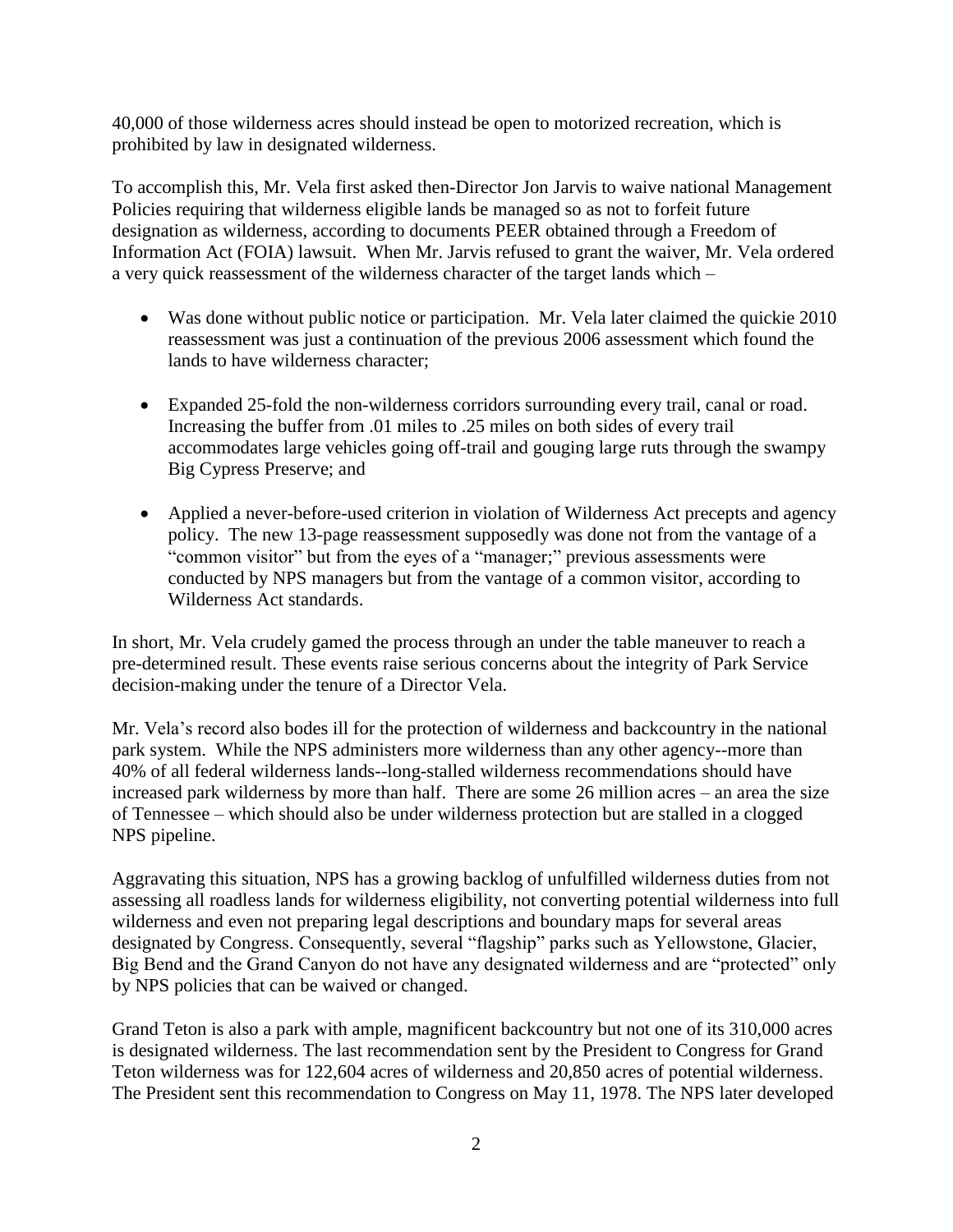a modification of 135,680 acres of wilderness and 20,320 acres of potential wilderness in January 1985. The modified proposal was never transmitted to Congress.

During Mr. Vela's last four years at Grand Teton there was not a single sign of progress on addressing its immense but orphaned wilderness. These events raise concerns about Mr. Vela's disregard for the mandate of the Wilderness Act and for the protection of backcountry. PEER urges the Committee to press Mr. Vela to fully implement NPS' abandoned duties under the Wilderness Act. In addition, Mr. Vela should be urged to promise to safeguard our national parks' vast backcountry from further intrusion should he be confirmed.

## **2) Mr. Vela Appears Allergic to Legally Required and Transparent Planning.**

During Superintendent Vela's tenure, Grand Teton National Park has pursued the biggest expansion of commercial wireless infrastructure in any park in the country while keeping the public in the dark and ignoring both federal laws and agency rules.

In June 2017, Grand Teton published a four-page "scoping" newsletter on a "Telecommunications Infrastructure Plan" for "installation of a fiber optic cable network and wireless telecommunications facilities at strategic developed locations within the park and potentially connecting to Yellowstone National Park's south entrance." This scoping newsletter refers to "right-of-way permit applications" it has been receiving since 2013, none of which has been disclosed to the public.

Ironically, this short publication asked for public comment but gave no detail as to how many cell towers and other facilities would be built and where, or the extent of proposed coverage.

That same month, PEER sent the Park a letter of protest pointing out its approach violated the National Historic Preservation Act and blatantly flouted NPS rules requiring public notice and comment. The letter called on the Park to post online all the required documentation, a request the Park has ignored. The Park has also failed to respond to a parallel PEER FOIA request nearly eight months beyond the statutory deadline, after which we filed suit to finally secure production.

By happenstance, buried in documents that PEER obtained in a recent FOIA request to Yellowstone National Park was a proposal from a real estate firm called the Heath Group touting the appraisal contract it had signed with Grand Teton this past December. That contract called for appraisal of "11 wireless telecommunications facilities and 55 miles of linear right-of-way for a fiber-optic cable conduit" at locations including Flagg Ranch, Colter Bay, Jackson Lake Lodge, Moose, North and South Jenny Lake.

Some of the locations Grand Teton is considering for towers, such as historic Jackson Lake Lodge and Jenny Lake Ranger Station Historic District, trigger additional requirements for public notice and comment as well as consultation with the Wyoming State Historic Preservation Office that Superintendent Vela appears to have also brushed aside.

Under Superintendent Vela, Grand Teton is developing the largest wireless network in any national park all behind closed doors. Besides the utter lack of transparency, the secrecy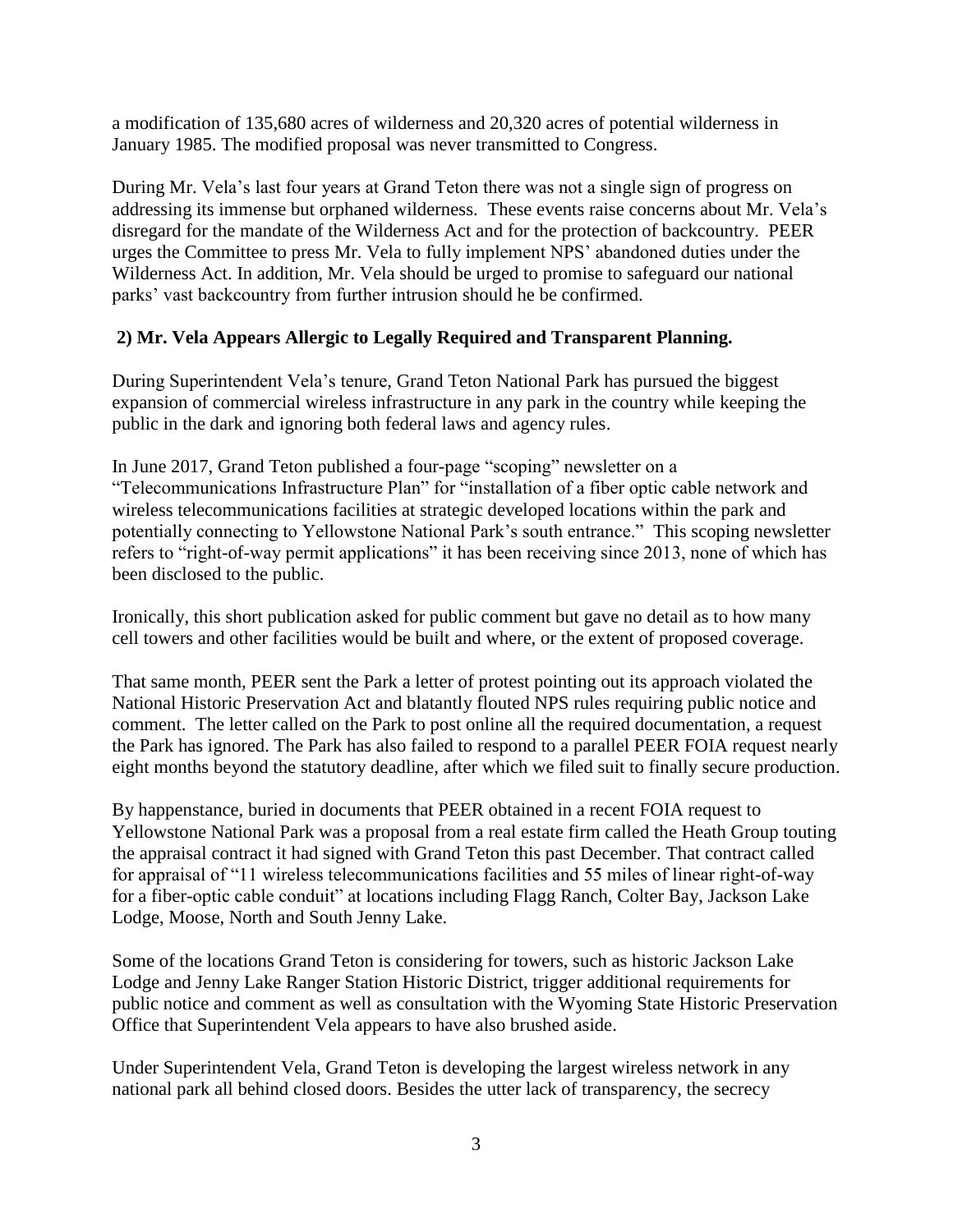precludes examination of important management concerns. One concern, for example, is that all of Grand Teton's planned facilities would provide coverage along its roads, leading to greater public safety risks from distracted drivers and wildlife carnage from roadkill. One important reason for public involvement at the earliest stages is so that these issues can be fully examined and assessed, and alternatives carefully weighed.

Mr. Vela's track record, however, suggests that he does not trust the public to be involved in national park planning. Moreover, it is another example of Mr. Vela using his position to cram though another pre-cooked scheme as a done deal before the public can learn what he has done.

Finally, the Committee should be aware that Interior's Office of the Inspector General is in the middle of a park system-wide performance evaluation and financial audit of national park commercial wireless facilities in response to a PEER complaint in October 2017. Grand Teton is one of the parks the IG is studying. The Committee may benefit from an IG briefing on this topic.

## **3) Mr. Vela Hs No Plan to Prevent National Parks from Being Loved to Death**.

The multi-billion-dollar NPS maintenance backlog is not just a fiscal shortfall; it is also a planning deficit. For example, many parks facing large maintenance backlogs have nonetheless invested in new or expanded visitor centers and other facilities with funds that could have been used to reduce their maintenance backlogs but instead only add to them.

In the National Parks and Recreation Act of 1978, Congress requires every national park to have a current general management plan; each plan has a lifespan of up to 20 years. Those plans are supposed to spell out "measures for the preservation of the area's resources," steps for addressing challenges posed by transportation and infrastructure needs, as well as means for maximizing visitor enjoyment.

One effect of parks going for decades without developing a general management plan (GMP) is that public involvement with park planning is precluded. For example, GMPs are subject to public review and comment, as well as formal consideration of alternatives, under provisions of the National Environmental Policy Act (NEPA). Parks lacking GMPs often have programspecific (such as traffic control) plans which do not undergo NEPA or other public review.

You may not be surprised to learn that Grand Teton lacks a General Management Plan, nor is there any indication that under Superintendent Vela any steps toward developing this required plan were taken.

Unfortunately, in this regard Grand Teton is not an outlier. In the summer of 2016, PEER examined all 59 National Parks, 19 National Preserves, two National Reserves, 18 National Recreation Areas, and 10 National Seashores in the 411-unit system. Of these 108 major units, only 51 had current general management plans. Several prominent parks, such Grand Canyon, Yellowstone and Yosemite, either had no plans or plans that were more than two decades old.

The National Park System cannot merely spend its way out of its problems. It needs planning –